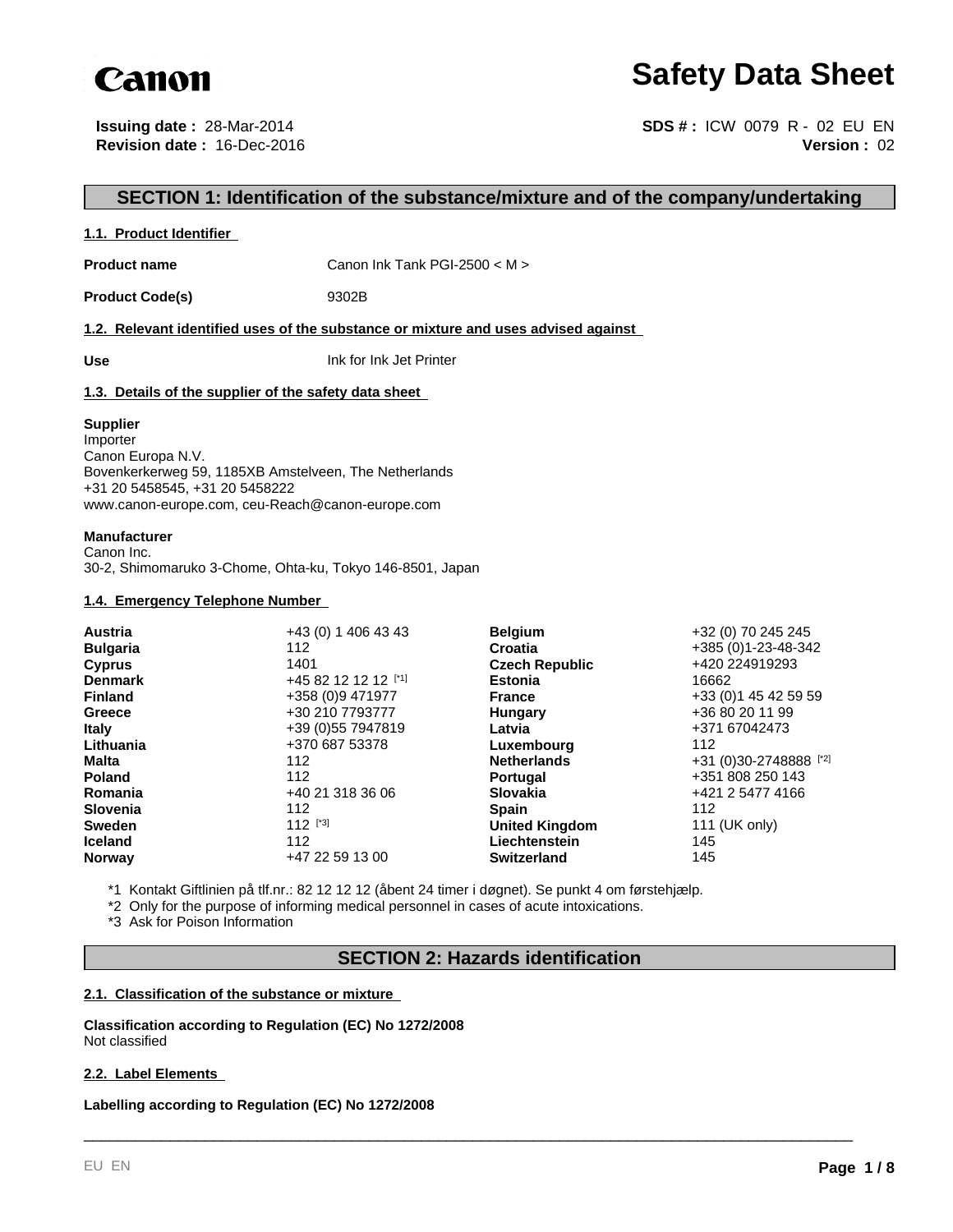**Hazard pictograms** Not required

**Signal word** Not required

#### **Hazard statements** Not required

**Precautionary statements** Not required

## **Other Information**

Contains 1,2-benzisothiazol-3(2H)-one. May produce an allergic reaction. Contains less than 30% of components with unknown hazards to the aquatic environment.

## **2.3. Other Hazards**

None

## **SECTION 3: Composition/information on ingredients**

\_\_\_\_\_\_\_\_\_\_\_\_\_\_\_\_\_\_\_\_\_\_\_\_\_\_\_\_\_\_\_\_\_\_\_\_\_\_\_\_\_\_\_\_\_\_\_\_\_\_\_\_\_\_\_\_\_\_\_\_\_\_\_\_\_\_\_\_\_\_\_\_\_\_\_\_\_\_\_\_\_\_\_\_\_\_\_\_\_

## **3.2. Mixtures**

| <b>Chemical name</b>        | <b>CAS-No</b> | <b>EC-No</b> | <b>REACH registration</b><br>number | Weight %  | <b>Classification (Req.</b><br>1272/2008)                                                                         | Note to<br>Other<br><b>Hazards</b> |
|-----------------------------|---------------|--------------|-------------------------------------|-----------|-------------------------------------------------------------------------------------------------------------------|------------------------------------|
| Glycerin                    | $56 - 81 - 5$ | 200-289-5    | None                                | $5 - 10$  | None                                                                                                              |                                    |
| 2-Pyrrolidinone             | 616-45-5      | 210-483-1    | None                                | $5 - 10$  | Eye Irrit. 2 (H319)                                                                                               |                                    |
| Glycol                      | <b>CBI</b>    | <b>CBI</b>   | CBI                                 | $5 - 10$  | None                                                                                                              |                                    |
| Magenta pigment             | <b>CBI</b>    | <b>CBI</b>   | None                                | $5 - 10$  | None                                                                                                              |                                    |
| .2-benzisothiazol-3(2H)-one | 2634-33-5     | 220-120-9    | None                                | < 0.05    | Acute Tox. 4 (H302)<br>Skin Irrit. 2 (H315)<br>Eye Dam. 1 (H318)<br>Skin Sens. 1 (H317)<br>Aquatic Acute 1 (H400) |                                    |
| Water                       | 7732-18-5     | 231-791-2    | None                                | $60 - 80$ | None                                                                                                              |                                    |

Full texts of Hazard statement(s) are listed in SECTION 16

Note to Other Hazards : The following substance(s) is (are) marked with (1), (2) and/or (3)

- (1) Substance for which EU Occupational Exposure Limit(s) is (are) established (See SECTION 8)

- (2) PBT substance or vPvB substance under Regulation (EC) No 1907/2006

- (3) Substance listed in Candidate List of SVHC for Authorisation under Regulation (EC) No 1907/2006

## **SECTION 4: First aid measures**

## **4.1. Description of first aid measures**

| Move to fresh air. Get medical attention immediately if symptoms occur.                                     |
|-------------------------------------------------------------------------------------------------------------|
| Rinse mouth. Drink 1 or 2 glasses of water. Get medical attention immediately if symptoms<br>occur.         |
| Wash off immediately with soap and plenty of water. Get medical attention immediately if<br>symptoms occur. |
| Flush with plenty of water. Get medical attention immediately if symptoms occur.                            |
|                                                                                                             |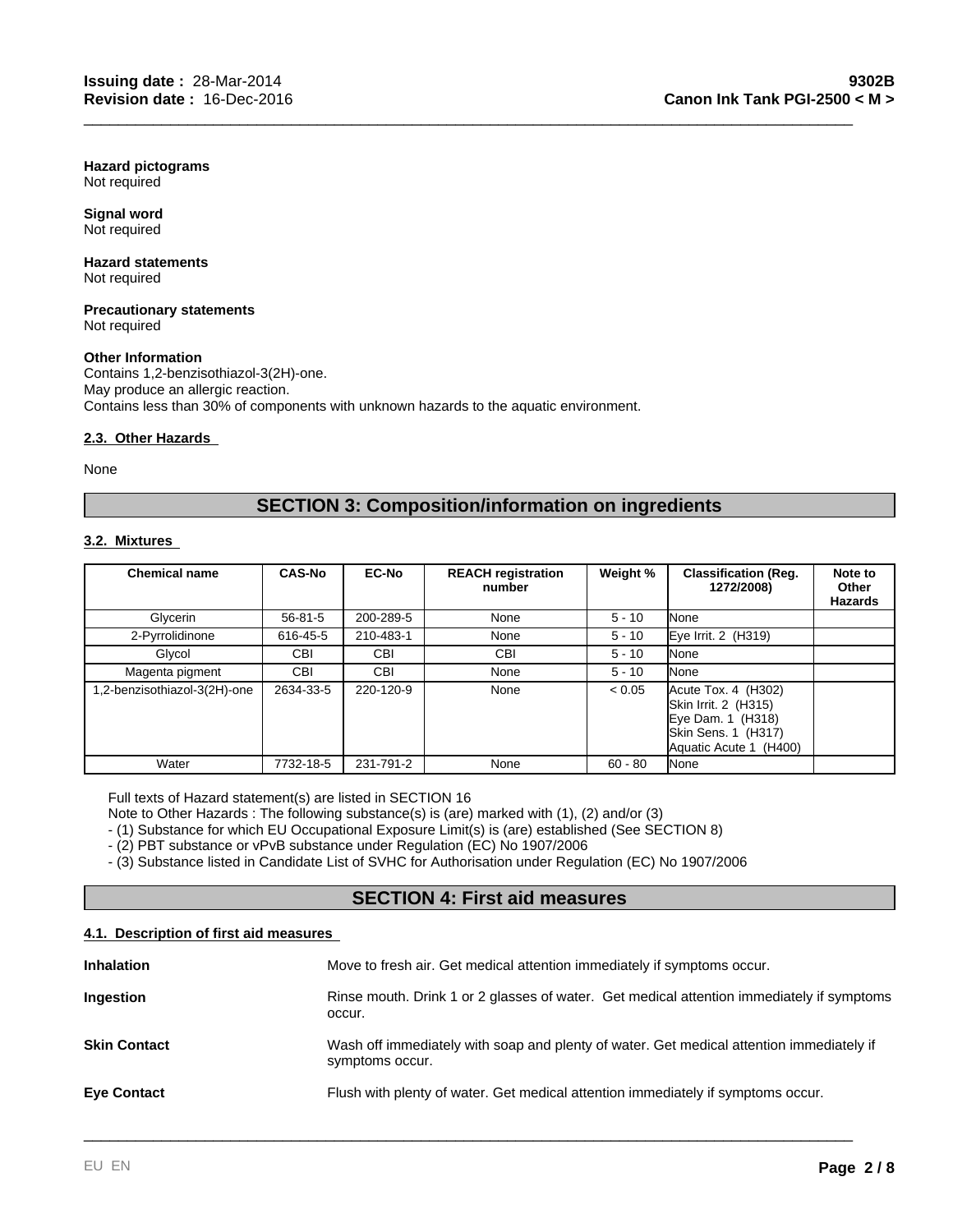## **4.2. Most important symptoms and effects, both acute and delayed**

| <b>Inhalation</b>      | None under normal use. Symptoms of overexposure are dizziness, headache, tiredness,<br>nausea, unconsciousness, cessation of breathing. |
|------------------------|-----------------------------------------------------------------------------------------------------------------------------------------|
| Ingestion              | None under normal use. Ingestion may cause gastrointestinal irritation, nausea, vomiting<br>and diarrhea.                               |
| <b>Skin Contact</b>    | None under normal use.                                                                                                                  |
| <b>Eve Contact</b>     | None under normal use. May cause slight irritation.                                                                                     |
| <b>Chronic Effects</b> | None under normal use.                                                                                                                  |

\_\_\_\_\_\_\_\_\_\_\_\_\_\_\_\_\_\_\_\_\_\_\_\_\_\_\_\_\_\_\_\_\_\_\_\_\_\_\_\_\_\_\_\_\_\_\_\_\_\_\_\_\_\_\_\_\_\_\_\_\_\_\_\_\_\_\_\_\_\_\_\_\_\_\_\_\_\_\_\_\_\_\_\_\_\_\_\_\_

#### **4.3. Indication of any immediate medical attention and special treatment needed**

None

## **SECTION 5: Firefighting measures**

#### **5.1. Extinguishing media**

**Suitable extinguishing media** Use CO<sub>2</sub>, water, dry chemical, or foam.

**Unsuitable extinguishing media** None

#### **5.2. Special hazards arising from the substance or mixture**

**Special Hazard** None

**Hazardous combustion products** Carbon dioxide (CO 2), Carbon monoxide (CO)

## **5.3. Advice for firefighters**

**Special protective equipment for fire-fighters** None

## **SECTION 6: Accidental release measures**

## **6.1. Personal precautions, protective equipment and emergency procedures**

Avoid contact with skin, eyes and clothing.

## **6.2. Environmental Precautions**

Keep out of waterways.

## **6.3. Methods and material for containment and cleaning up**

Wipe up with adsorbent material (e.g. cloth, fleece).

## **6.4. Reference to other sections**

None

## **SECTION 7: Handling and storage**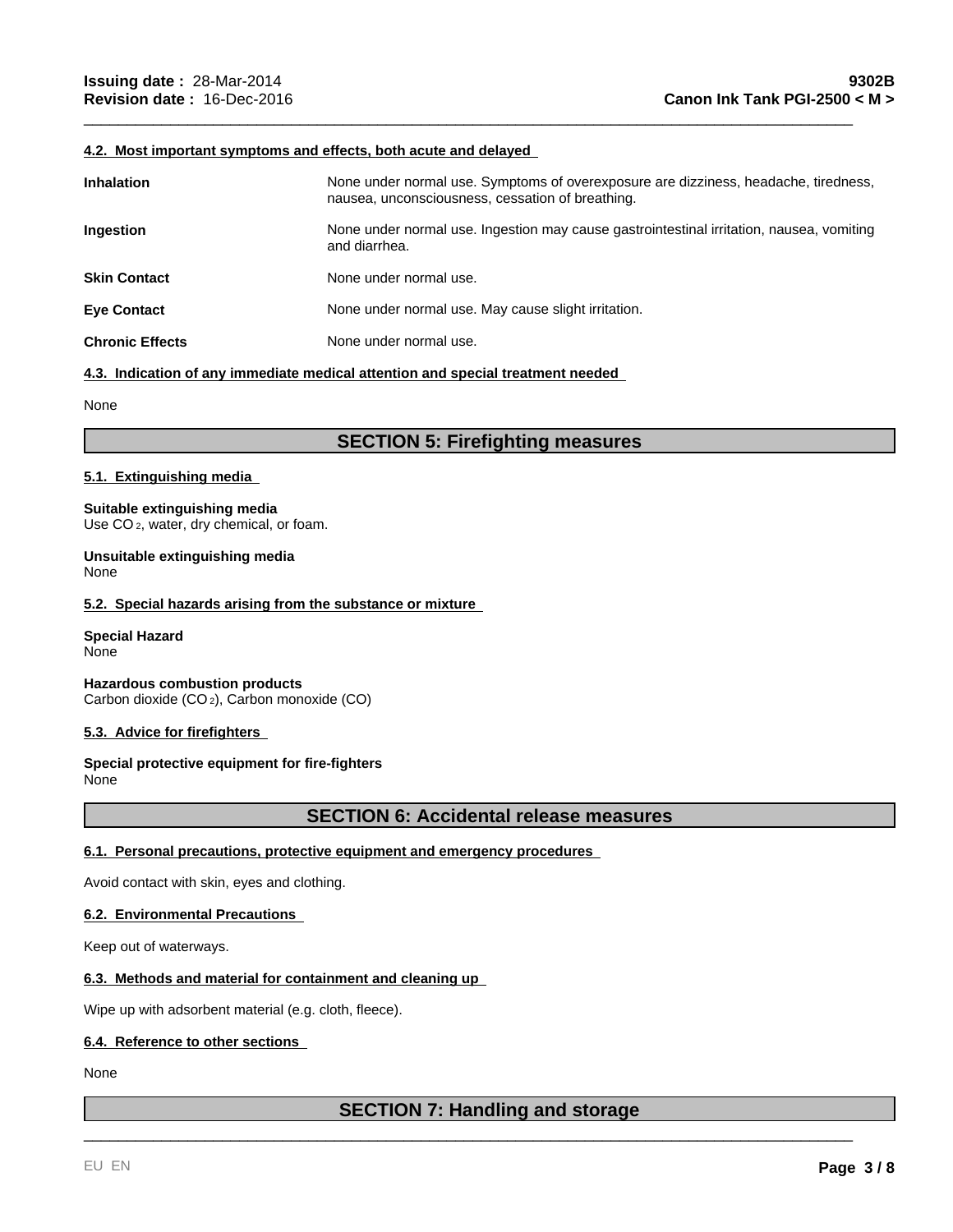## **7.1. Precautions for safe handling**

Avoid contact with skin, eyes and clothing. Clean contaminated surface thoroughly. Use with adequate ventilation.

#### **7.2. Conditions for safe storage, including any incompatibilities**

Keep in a dry, cool and well-ventilated place. Keep out of the reach of children. Keep away from direct sunlight. Keep away from heat and sources of ignition.

\_\_\_\_\_\_\_\_\_\_\_\_\_\_\_\_\_\_\_\_\_\_\_\_\_\_\_\_\_\_\_\_\_\_\_\_\_\_\_\_\_\_\_\_\_\_\_\_\_\_\_\_\_\_\_\_\_\_\_\_\_\_\_\_\_\_\_\_\_\_\_\_\_\_\_\_\_\_\_\_\_\_\_\_\_\_\_\_\_

## **7.3. Specific end uses**

Ink for Ink Jet Printer. Obtain special instructions before use.

## **SECTION 8: Exposure controls/personal protection**

#### **8.1. Control parameters**

## **Exposure Limits**

| <b>Chemical name</b>      | <b>EU OEL</b>                                             | <b>Austria</b>                 | <b>Belgium</b>                                                   | <b>Bulgaria</b>                                                                              | <b>Cyprus</b>                                                                                                |
|---------------------------|-----------------------------------------------------------|--------------------------------|------------------------------------------------------------------|----------------------------------------------------------------------------------------------|--------------------------------------------------------------------------------------------------------------|
| Glycerin<br>$56 - 81 - 5$ | None                                                      | None                           | TWA: $10 \text{ mg/m}^3$                                         | None                                                                                         | None                                                                                                         |
| <b>Chemical name</b>      | <b>Czech Republic</b>                                     | <b>Denmark</b>                 | <b>Finland</b>                                                   | <b>France</b>                                                                                | Germany                                                                                                      |
| Glycerin<br>$56 - 81 - 5$ | TWA: $10 \text{ mg/m}^3$<br>Ceiling: 15 mg/m <sup>3</sup> | None                           | TWA: $20 \text{ mg/m}^3$                                         | TWA: $10 \text{ mg/m}^3$                                                                     | DFG TWA: 200 mg/m <sup>3</sup><br>inhalable fraction<br>Ceiling / Peak: 400<br>$mq/m3$ inhalable<br>fraction |
| <b>Chemical name</b>      | Greece                                                    | <b>Hungary</b>                 | <b>Ireland</b>                                                   | <b>Italy</b>                                                                                 | <b>Netherlands</b>                                                                                           |
| Glycerin<br>$56 - 81 - 5$ | TWA: $10 \text{ mg/m}^3$                                  | None                           | TWA: $10 \text{ mg/m}^3$ mist<br>STEL: 30 mg/m <sup>3</sup> mist | None                                                                                         | None                                                                                                         |
| <b>Chemical name</b>      | <b>Poland</b>                                             | <b>Portugal</b>                | Romania                                                          | <b>Slovakia</b>                                                                              | <b>Spain</b>                                                                                                 |
| Glycerin<br>$56 - 81 - 5$ | TWA: $10 \text{ mg/m}^3$<br>inhalable fraction            | TWA: $10 \text{ mg/m}^3$ mist  | None                                                             | None                                                                                         | TWA: $10 \text{ mg/m}^3$ mist                                                                                |
| <b>Chemical name</b>      | <b>Sweden</b>                                             | <b>United Kingdom</b>          | <b>Norway</b>                                                    | <b>Switzerland</b>                                                                           | Turkey                                                                                                       |
| Glycerin<br>$56 - 81 - 5$ | None                                                      | TWA: 10 mg/m <sup>3</sup> mist | None                                                             | TWA: 50 mg/m <sup>3</sup><br>inhalable dust<br>STEL: 100 mg/m <sup>3</sup><br>inhalable dust | None                                                                                                         |

#### **8.2. Exposure controls**

**Appropriate engineering controls** None under normal use conditions.

## **Individual protection measures, such as personal protective equipment**

**Eye/face Protection Not required under normal use.**<br> **Skin Protection Not required under normal use.** Not required under normal use. **Respiratory Protection** Not required under normal use. **Thermal hazards** Not Applicable

## **SECTION 9: Physical and chemical properties**

## **9.1. Information on basic physical and chemical properties**

**Appearance** Magenta ; Liquid **Odor** Slight odor<br> **Odor threshold** Contact Contact Contact Contact Contact Contact Contact Contact Contact Contact Contact Contact Contact Contact Contact Contact Contact Contact Contact Contact Contact Contact Contact C **Odor threshold pH** ca. 9 \_\_\_\_\_\_\_\_\_\_\_\_\_\_\_\_\_\_\_\_\_\_\_\_\_\_\_\_\_\_\_\_\_\_\_\_\_\_\_\_\_\_\_\_\_\_\_\_\_\_\_\_\_\_\_\_\_\_\_\_\_\_\_\_\_\_\_\_\_\_\_\_\_\_\_\_\_\_\_\_\_\_\_\_\_\_\_\_\_ **Melting/Freezing point (°C)** No data available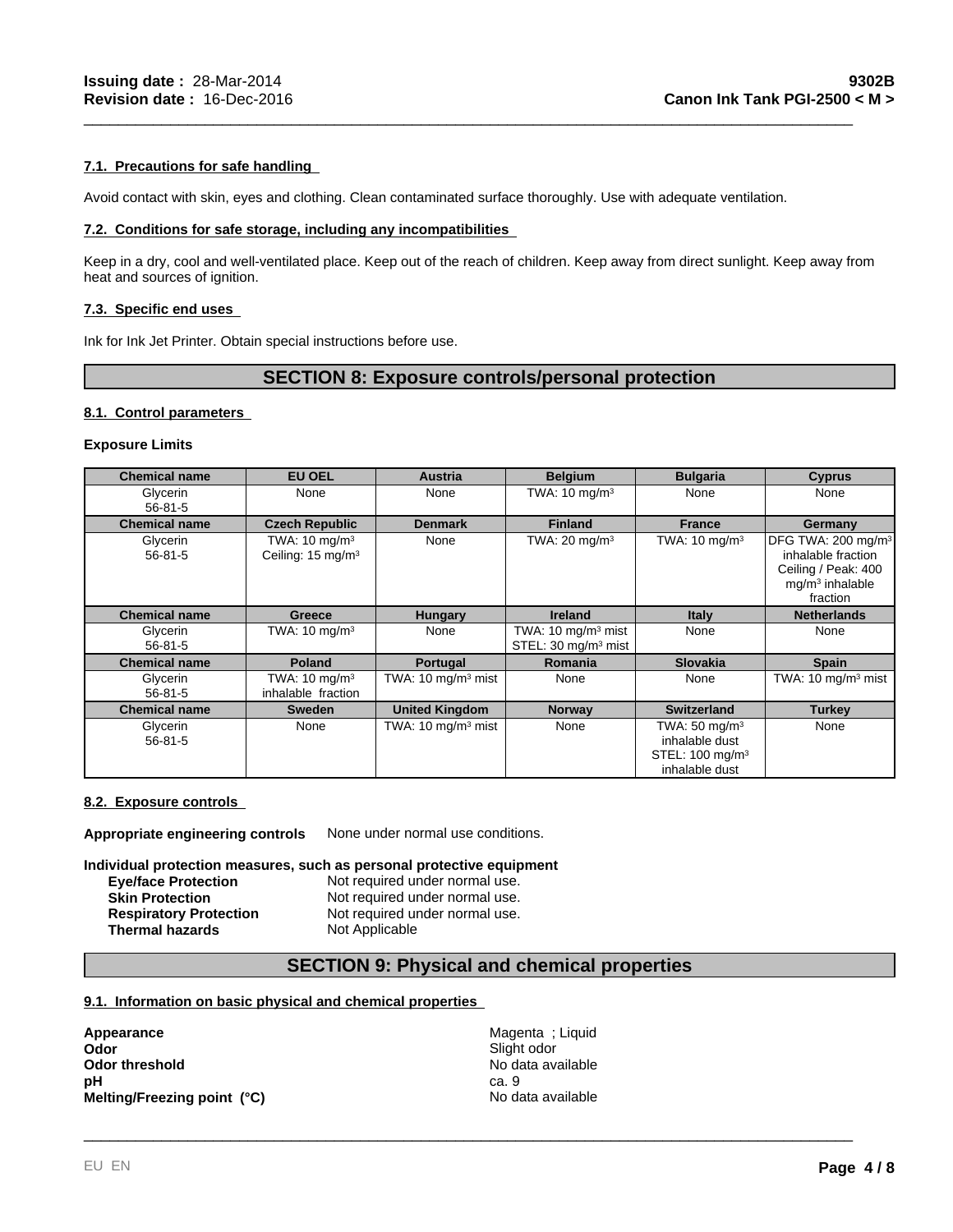**Evaporation Rate Evaporation Rate** No data available **Flammability (solid, gas)** No data available **Flammability (solid, gas) Flammability Limits in Air Upper Flammability Limit** None; estimated None; estimated None; estimated None; estimated None; estimated None; estimated None; estimated None; estimated None; estimated None; estimated None; estimated None; estimated Non **Lower Flammability Limit Vapor pressure** No data available No data available **Vapor density**  $\blacksquare$  No data available **Relative density** 1.0 - 1.1 **Solubility(ies)** Water; miscible **Partition coefficient: n-octanol/water** No data available **Explosive properties None**; estimated **Oxidizing properties None; estimated None; estimated Decomposition Temperature (°C) Flash Point (°C) Viscosity (mPa s) Boiling Point/Range (°C) Autoignition Temperature (°C)**

None; estimated No data available > 93.0°C (Tag. Closed Cup.); estimated No data available

\_\_\_\_\_\_\_\_\_\_\_\_\_\_\_\_\_\_\_\_\_\_\_\_\_\_\_\_\_\_\_\_\_\_\_\_\_\_\_\_\_\_\_\_\_\_\_\_\_\_\_\_\_\_\_\_\_\_\_\_\_\_\_\_\_\_\_\_\_\_\_\_\_\_\_\_\_\_\_\_\_\_\_\_\_\_\_\_\_

## **9.2. Other Information**

No data available

## **SECTION 10: Stability and reactivity**

 $1 - 5$ 

## **10.1. Reactivity**

None

#### **10.2. Chemical stability**

**Stable** 

#### **10.3. Possibility of Hazardous Reactions**

None

#### **10.4. Conditions to Avoid**

None

## **10.5. Incompatible materials**

Acids, Bases, Oxidizing agents, Reducing agents.

#### **10.6. Hazardous Decomposition Products**

Carbon dioxide (CO 2), Carbon monoxide (CO), and/or Ammonia.

## **SECTION 11: Toxicological information**

\_\_\_\_\_\_\_\_\_\_\_\_\_\_\_\_\_\_\_\_\_\_\_\_\_\_\_\_\_\_\_\_\_\_\_\_\_\_\_\_\_\_\_\_\_\_\_\_\_\_\_\_\_\_\_\_\_\_\_\_\_\_\_\_\_\_\_\_\_\_\_\_\_\_\_\_\_\_\_\_\_\_\_\_\_\_\_\_\_

#### **11.1. Information on toxicological effects**

| <b>Acute toxicity</b>             | No data available                         |
|-----------------------------------|-------------------------------------------|
| <b>Skin corrosion/irritation</b>  | Non-irritant (Estimate) (OECD Guideline)  |
| Serious eye damage/eye irritation | Mild irritant (Estimate) (OECD Guideline) |
| <b>Sensitization</b>              | Non-sensitizer (OECD Guideline)           |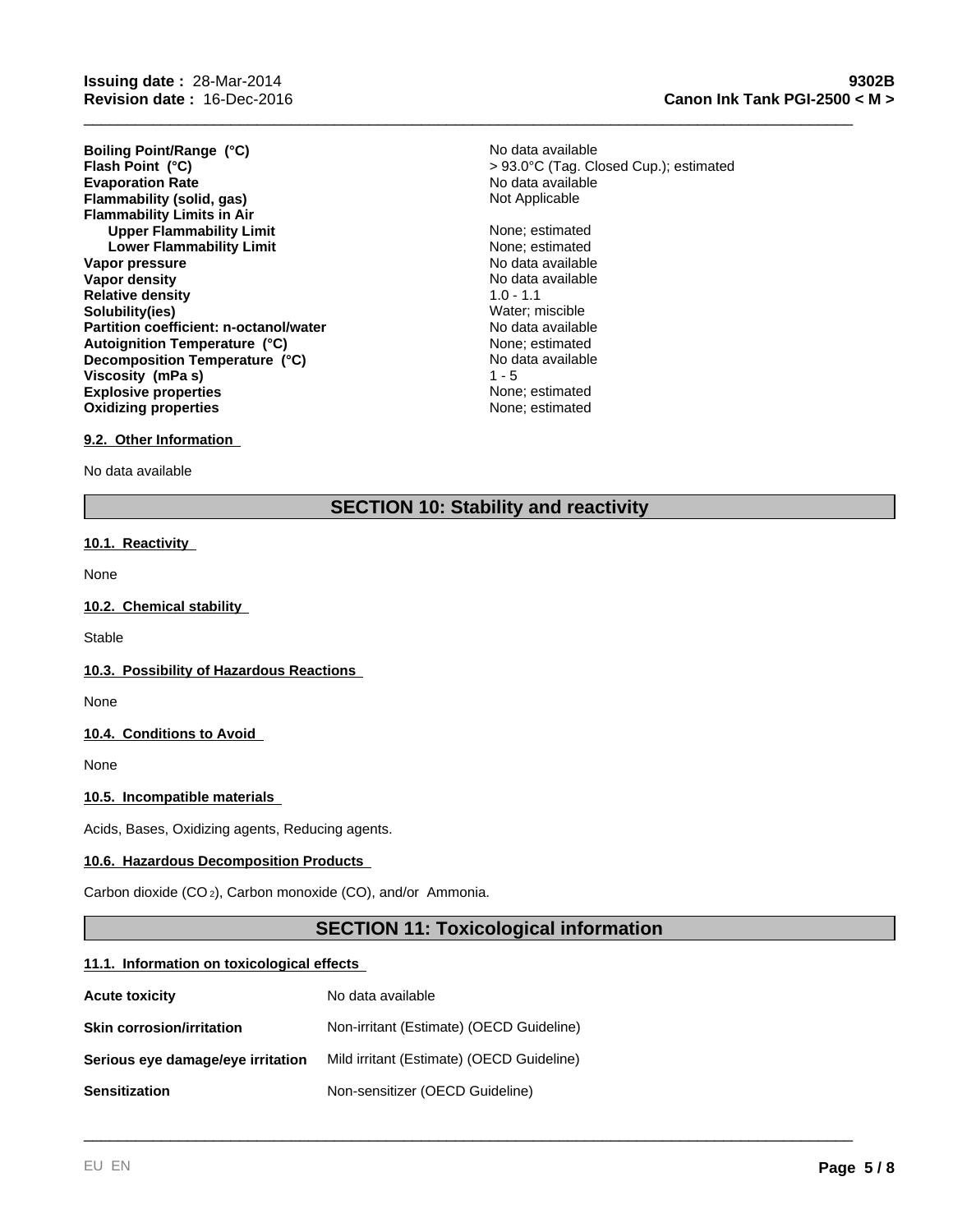| Germ cell mutagenicity          | Ames test: Negative |
|---------------------------------|---------------------|
| Carcinogenicity                 | No data available   |
| <b>Reproductive Toxicity</b>    | No data available   |
| <b>STOT - single exposure</b>   | No data available   |
| <b>STOT - repeated exposure</b> | No data available   |
| <b>Aspiration hazard</b>        | No data available   |
| <b>Other Information</b>        | No data available   |

## **SECTION 12: Ecological information**

\_\_\_\_\_\_\_\_\_\_\_\_\_\_\_\_\_\_\_\_\_\_\_\_\_\_\_\_\_\_\_\_\_\_\_\_\_\_\_\_\_\_\_\_\_\_\_\_\_\_\_\_\_\_\_\_\_\_\_\_\_\_\_\_\_\_\_\_\_\_\_\_\_\_\_\_\_\_\_\_\_\_\_\_\_\_\_\_\_

## **12.1. Toxicity**

**Ecotoxicity effects** No data available

## **12.2. Persistence and degradability**

No data available

## **12.3. Bioaccumulative potential**

No data available

## **12.4. Mobility in soil**

No data available

## **12.5. Results of PBT and vPvB assessment**

This preparation contains no substance considered to be persistent, bioaccumulating nor toxic (PBT). This preparation contains no substance considered to be very persistent nor very bioaccumulating (vPvB).

## **12.6. Other adverse effects**

No data available

## **SECTION 13: Disposal considerations**

## **13.1. Waste treatment methods**

Dispose of in accordance with local regulations.

## **SECTION 14: Transport information**

| 14.1. UN number               | None                                           |
|-------------------------------|------------------------------------------------|
| 14.2. UN Proper Shipping Name | None                                           |
| 14.3. Transport Hazard Class  | None                                           |
| 14.4. Packing Group           | None                                           |
| 14.5. Environmental Hazards   | No special environmental precautions required. |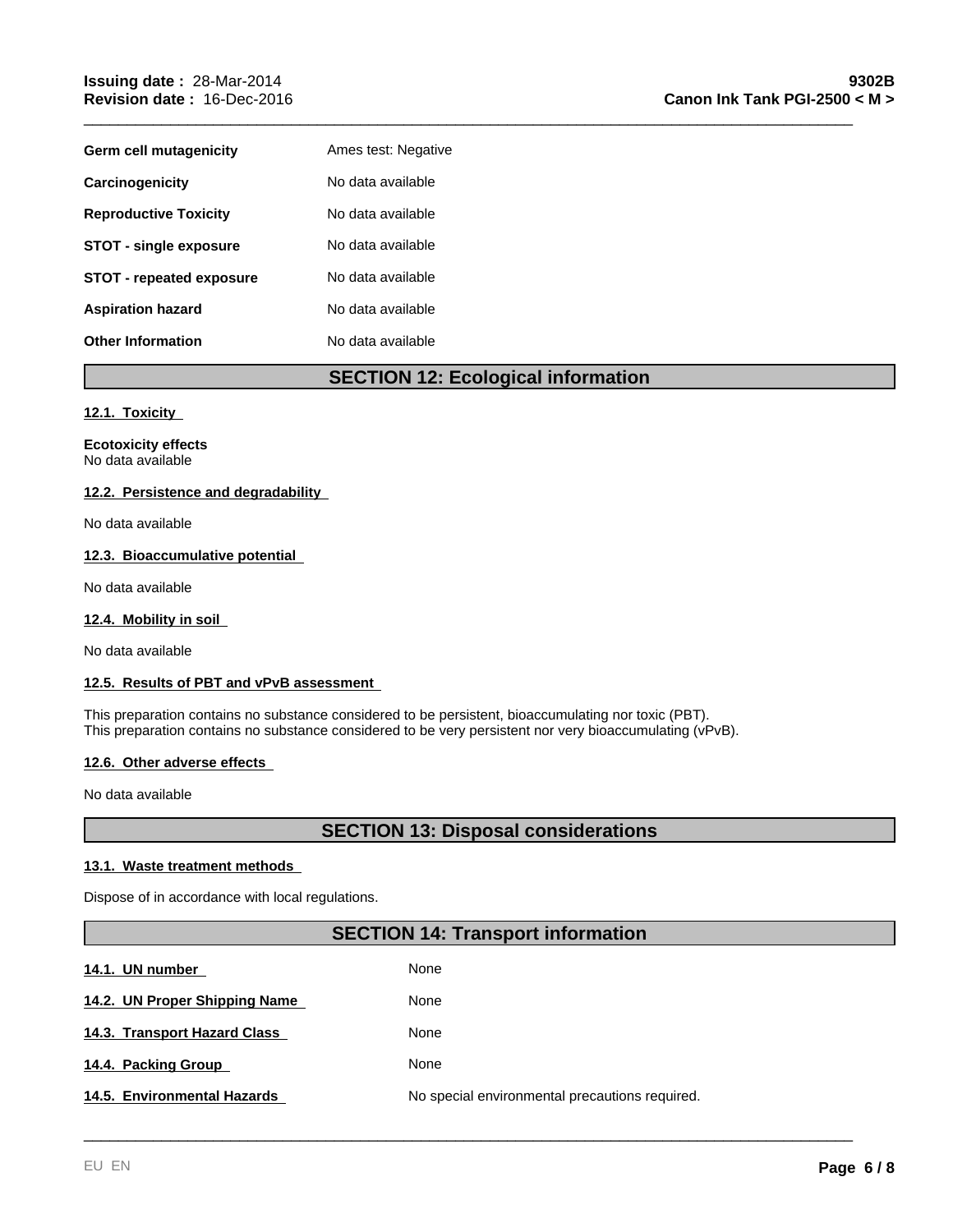#### **14.6. Special Precautions for users**  IATA: Not regulated

## **14.7. Transport in bulk according to Annex II of**  Not Applicable **MARPOL and the IBC Code**

## **SECTION 15: Regulatory information**

\_\_\_\_\_\_\_\_\_\_\_\_\_\_\_\_\_\_\_\_\_\_\_\_\_\_\_\_\_\_\_\_\_\_\_\_\_\_\_\_\_\_\_\_\_\_\_\_\_\_\_\_\_\_\_\_\_\_\_\_\_\_\_\_\_\_\_\_\_\_\_\_\_\_\_\_\_\_\_\_\_\_\_\_\_\_\_\_\_

## **15.1. Safety, health and environmental regulations/legislation specific for the substance or mixture**

| (EC) No 1907/2006 Authorisation | Not regulated |
|---------------------------------|---------------|
| (EC) No 1907/2006 Restriction   | Not regulated |
| (EC) No 1005/2009               | Not regulated |
| (EC) No 850/2004                | Not regulated |
| (EU) No 649/2012                | Not regulated |
| <b>Other Information</b>        | None          |

#### **15.2. Chemical safety assessment**

None

## **SECTION 16: Other information**

## **Full text of H-Statements referred to under sections 2 and 3**

H302 - Harmful if swallowed

H315 - Causes skin irritation

H317 - May cause an allergic skin reaction

H318 - Causes serious eye damage

H319 - Causes serious eye irritation

H400 - Very toxic to aquatic life

#### **Key literature references and sources for data**

- World Health Organization International Agency for Research on Cancer, IARC Monographs on the Evaluation on the Carcinogenic Risk of Chemicals to Humans

- EU Regulation (EC) No 1907/2006, (EC) No 1272/2008, (EC) No 1005/2009, (EC) No 850/2004, (EU) No 649/2012

## **Key or legend to abbreviations and acronyms used in the safety data sheet**

- PBT: Persistent, Bioaccumulative and Toxic

- vPvB: very Persistent and very Bioaccumulative
- SVHC: Substances of Very High Concern

- EU OEL: Occupational exposure limits at Union level under Directive 2004/37/EC, 98/24/EC, 91/322/EEC, 2000/39/EC,

\_\_\_\_\_\_\_\_\_\_\_\_\_\_\_\_\_\_\_\_\_\_\_\_\_\_\_\_\_\_\_\_\_\_\_\_\_\_\_\_\_\_\_\_\_\_\_\_\_\_\_\_\_\_\_\_\_\_\_\_\_\_\_\_\_\_\_\_\_\_\_\_\_\_\_\_\_\_\_\_\_\_\_\_\_\_\_\_\_

2006/15/EC and 2009/161/EU.

- TWA: Time Weighted Average

- STEL: Short Term Exposure Limit

- IARC: International Agency for Research on Cancer
- IATA: International Air Transport Association

- CBI: Confidential Business Information

| <b>Issuing date:</b>  | 28-Mar-2014      |
|-----------------------|------------------|
| <b>Revision date:</b> | 16-Dec-2016      |
| <b>Revision Note</b>  | Entirely revised |

## **This safety data sheet (SDS) is supplied under (EC) No 1907/2006 Article 31-3.**